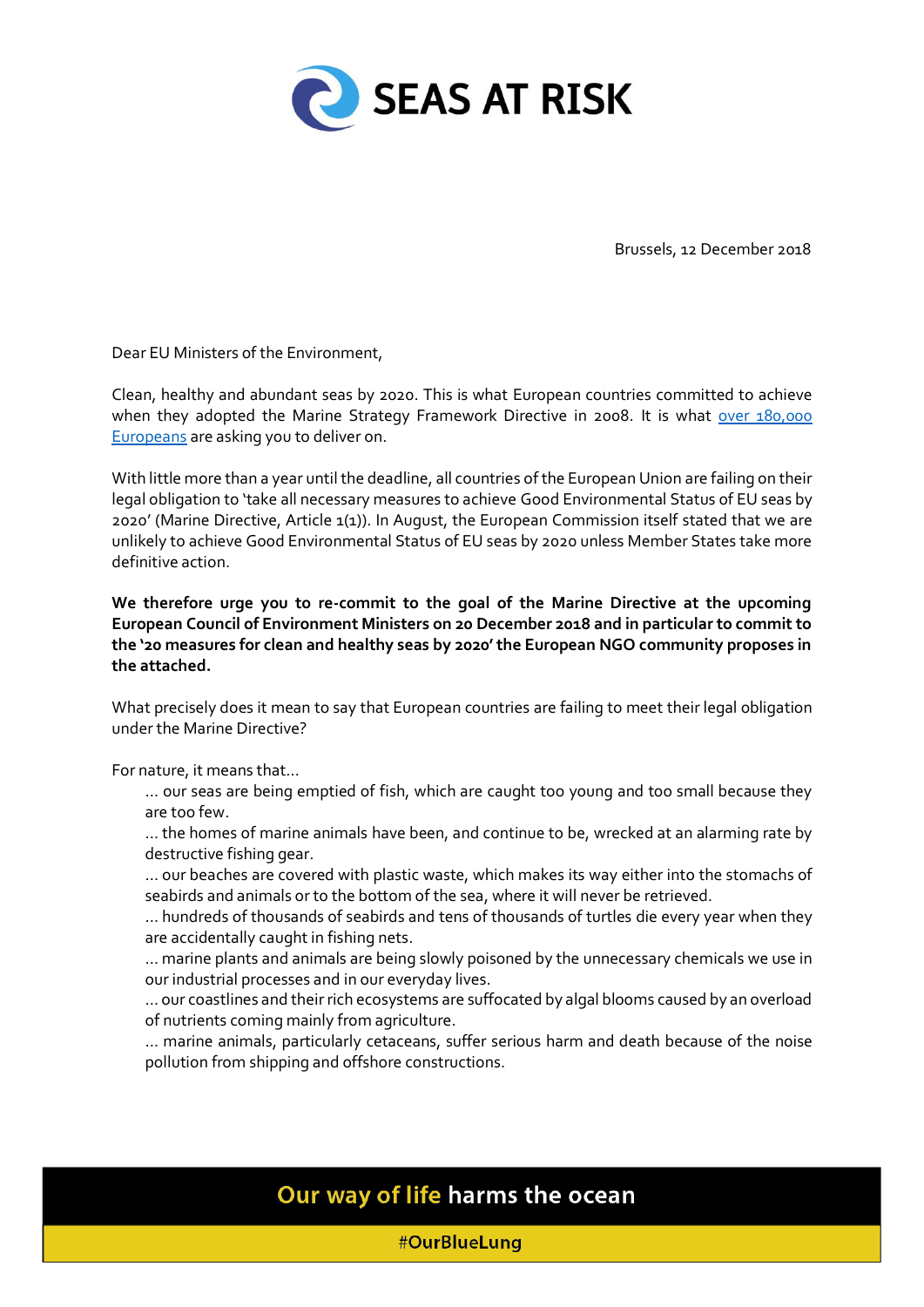

For society, it means that:

… we are hurting our Blue Lung. Our seas and ocean produce over half of the oxygen we breathe. … we are risking our children's lives and futures. By ignoring the decline in quality of our seas and oceans, we jeopardise the foundation on which all life on earth is built.

… we are losing money. Fishing unsustainably was directly responsible for €7.1 billion in lost revenue between 2010 and 2015 (New Economics Foundation, 2015).

… our poor environmental choices will continue to have significant negative economic effects. The environmental damage caused by single-used plastic items could cost society up to €22 billion by 2030 if they are not banned (European Commission, 2018).

**We have to stop the degradation of our seas now! This is all of our fight and all of our responsibility.**

By taking these 20 measures now, your governments can still fulfil the promise made to your citizens in 2008: clean, healthy and abundant seas by 2020.

Yours sincerely,

fubier

Dr Monica Verbeek Executive Director Seas At Risk

### Our way of life harms the ocean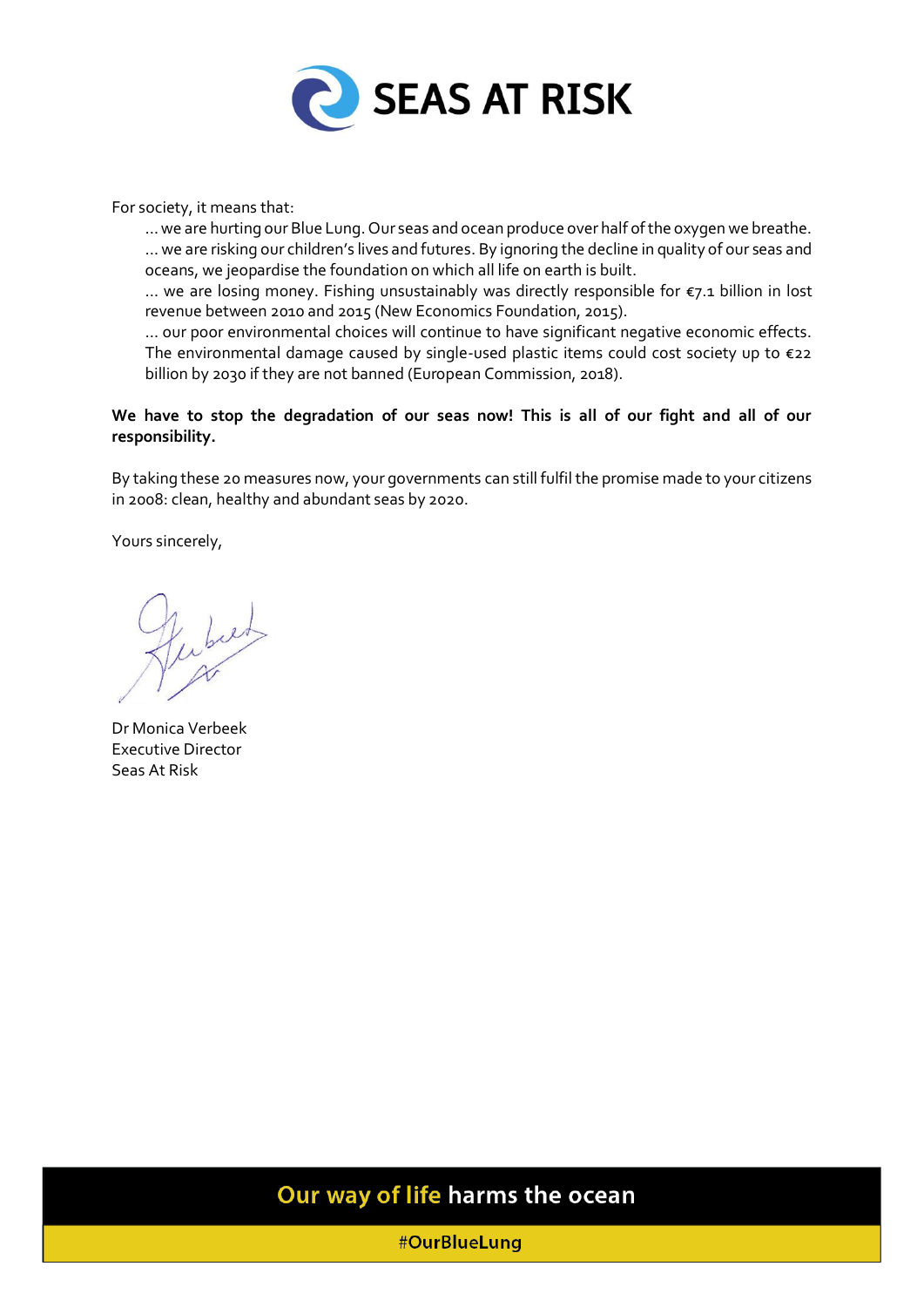# **Twenty measures for clean and healthy seas by 2020**

- 1. Defend and implement the **high standards of the Water Framework Directive** to bring our rivers, lakes, wetlands, floodplains, groundwater and coastal waters to good ecological and chemical status as the main pre-condition for clean and healthy seas.
- 2. Designate a sufficient number of protected sites in the marine environment to ensure that the **EU's remarkable and vulnerable marine wildlife is preserved**, in line with the requirements of the Birds and Habitats Directives and the objectives of the Marine Directive.
- 3. Offer **true protection to Marine Protected Areas** by systematically banning all high-impact activities, such as bottom trawling, oil and gas exploitation and mining exploration, and authorising other activities in or near protected areas only after an assessment has proven that they will not impact the protected wildlife, individually and cumulatively.
- 4. Dedicate at least **25% of the national budget from the European Maritime and Fisheries Fund** to marine nature protection, including proper management of Marine Protected Areas, put in place marine pollution prevention measures, and conduct adequate baseline and impact monitoring and research activities in the marine environment.
- 5. Establish a fully-financed national programme to implement, and monitor the effectiveness of, state-of-the-art **measures to minimise and eliminate incidental catch by fish vessels** of seabirds, marine mammals, sea turtles, endangered species of sharks, rays and deep-sea fish and enforce by-catch reduction through **increased monitoring at sea** with remote electronic monitoring or more on-board observers for high-risk vessels.
- 6. Set annual **fishing limits below the maximum sustainable yield exploitation rate** for stocks with sufficient scientific data, and below the precautionary approach reference point for stocks with limited data, at the appropriate European Agriculture and Fisheries Councils in 2018 and 2019 to have all commercially exploited fish and shellfish populations restored above sustainable levels by 2020.
- 7. Speed-up the transition to **more sustainable fishing practices** by allocating more fishing opportunities to fleets with lower environmental impacts, in line with Article 17 of the Common Fisheries Policy.
- 8. Establish **trawl-free areas along all coastal zones** to protect the most productive part of our seas and create a coherent network of fish stock recovery areas for essential fish habitats, in line with Article 8 of the Common Fisheries Policy, with a focus on overfished commercial stocks.
- 9. Reform the Common Agricultural Policy to shift financial support from polluting livestock operations and intensive farming causing run-off to **sustainable agricultural practices** and restoration of watersheds.

## Our way of life harms the ocean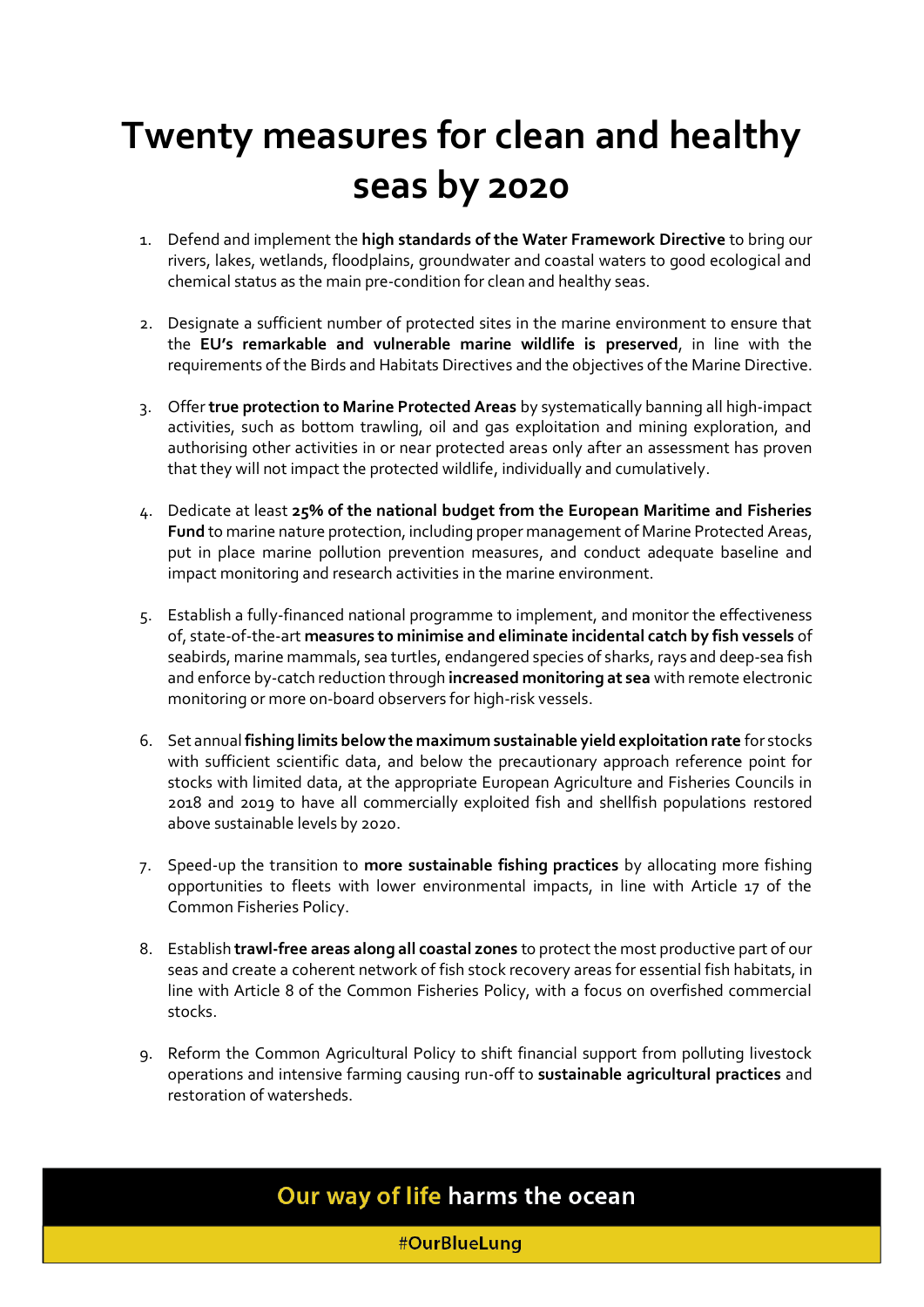- 10. Require that all farms put in place a '**nutrient management plan'** (including nutrient soilmapping and bookkeeping) and adequate **Ecological Focus Areas** and buffers along all water courses as pre-conditions for allocating subsidies under the Common Agricultural Policy.
- 11. Ensure that funding for aquaculture is directed at activities that do not damage the marine environment, and actively support measures that **reduce the environmental footprint of aquaculture farms**, that promote aquaculture providing environmental services or that facilitate conversion to eco-management.
- 12. Ensure the proper **implementation and enforcement of the REACH Regulation** and other chemical related laws, in particular the swift identification, restriction and substitution of substances of very high concern, including endocrine disruptors and persistent toxic and bioaccumulative substances, in industrial processes and products.
- 13. Implement the Minamata Convention on Mercury by applying relevant **restrictions and bans to major sources of mercury emissions**, including Large-Combustion Plants, and banning the use of mercury in dentistry.
- 14. Require all **emergency plans for oil spills** to include a sensitivity mapping of ecosystem components to ensure the least impact on marine wildlife at the time of a crisis and brief port authorities on the appropriate response to such crises.
- 15. Put in place a **National Plan to implement the EU Plastics Strategy**, including national targets to reduce plastic consumption, and data collection on the placing on the market and consumption of single-use plastics.
- 16. Set up **mandatory Extended Producer Responsibility schemes** for the entire supply chain for single-use plastic and fishing gear.
- 17. Commit to progressively **eliminate sources of microplastic pollution**, taking early steps to end plastic pellet loss and support the restriction of microplastic ingredients under REACH.
- 18. Impose **ship speed reductions** to reduce noise pollution, strikes with cetaceans and greenhouse gas emissions and start the process of developing binding rules for the quieting of ships, based on existing guidelines of the International Maritime Organization.
- 19. Mandate the development and use of **quieter technological alternatives** and best available technologies for pile driving (e.g. BLUE piling) and seismic surveying (e.g. marine vibroseis).
- 20. Require robust, comprehensive and transparent **Environmental Impact Assessments** for all noise-generating activities at sea, drawing on the already adopted guidelines of the Convention on Migratory Species.

### Our way of life harms the ocean